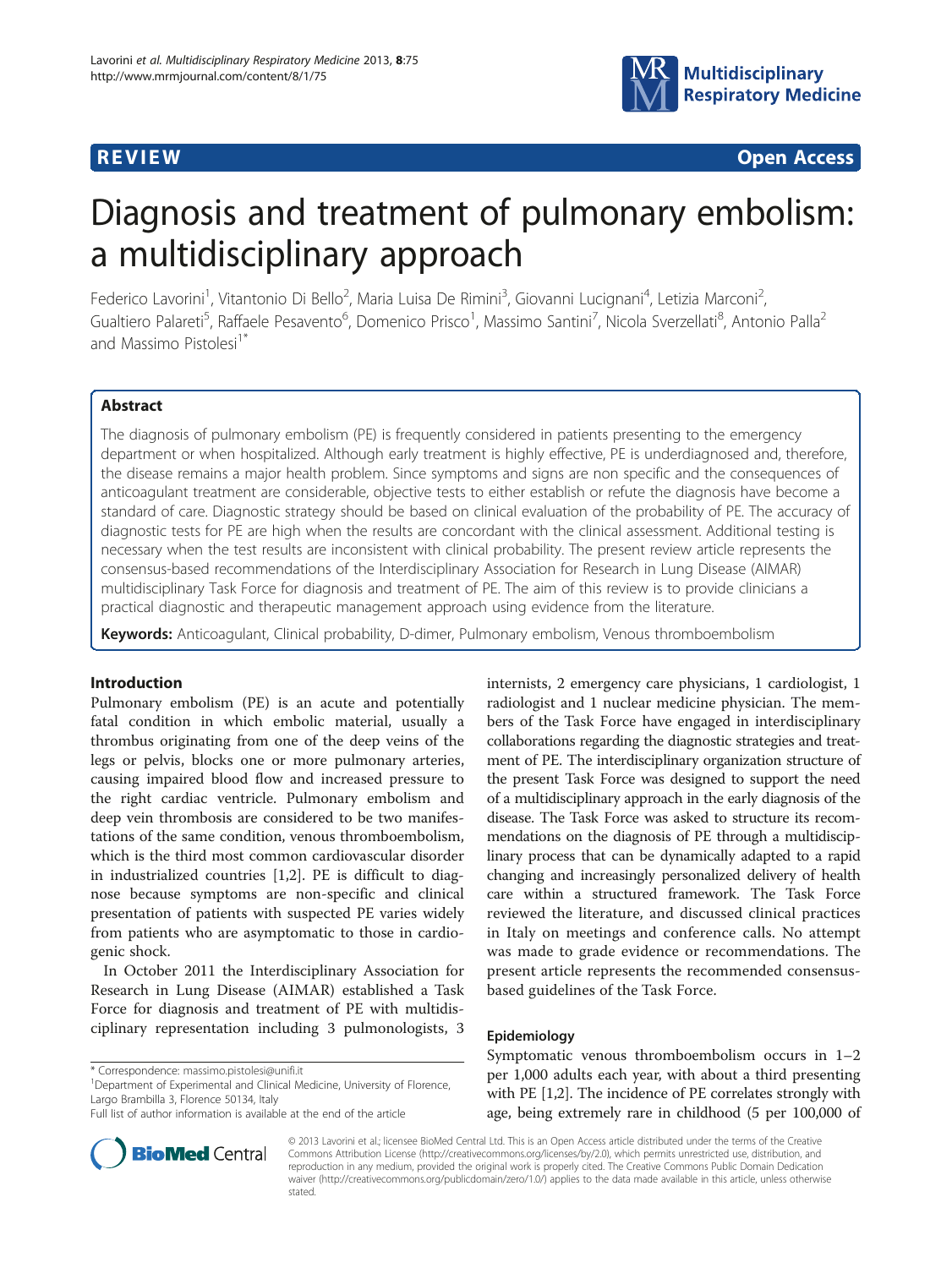the population), but increasing exponentially to nearly 500–600 cases per 100,000 in older (> 75 years) age [\[1](#page-6-0)-[3](#page-6-0)]. Overall, men and women are affected equally, but women of reproductive age have slightly higher rates of PE because of the association between the disease and pregnancy, and the increased risk conferred by the use of oral contraceptives [\[1,4\]](#page-6-0). In older age, the incidence of PE is higher in men than in women [\[2](#page-6-0)]. PE-related mortality can be as high as 25% if untreated [[2](#page-6-0)], however, with adequate anticoagulant therapy, this rate decreases to about 2–8% in the 3 months following diagnosis [\[5,6\]](#page-6-0). However, the actual figures could be higher than those generally reported because patients who die before diagnosis are usually not included in clinical studies. In the acute phase, i.e. the first month after diagnosis, mortality is influenced by the presence of hemodynamic instability, underlying co-morbidities, and immobility [\[5](#page-6-0)]. In the long term, i. e.  $\geq$ 1 year after diagnosis, due to comorbidities that are strong predictors of mortality [\[7\]](#page-6-0) such as malignancy, left-sided congestive heart failure, and chronic lung disease, mortality can reach 24–27%. Malignancy is the most frequent cause of death (35–45%), whereas recurrent PE accounts for 2.5–7.0% [\[7](#page-6-0)].

# Risk factors

Pulmonary embolism is currently considered to be the result of an interaction between patient-related and settingrelated risk factors. Patient-related predisposing factors are usually permanent, whereas setting-related risk factors are more often temporary. Commonly, more than one risk factor is present, illustrating that PE is a multicausal disease. However, PE can occur in patients without any identifiable predisposing factors.

# Inherited risk factors

Prothrombotic inherited risk factors are associated with either reduced levels of anticoagulant proteins or increased levels or function of coagulation proteins. In the general population, thrombophilic abnormalities vary in prevalence and also in the risk of PE that they convey. Generally, the overall absolute risk of PE is low, regardless of the increased relative risk caused by the presence of a thrombophilic factor [[2\]](#page-6-0). Deficiencies of natural coagulation inhibitors, such as antithrombin, protein C and protein S, are strong risk factors for PE, but these deficiencies are rare and only account for 1% of all cases of PE. Factor V Leiden and prothrombin (factor II) G20210A are the two more common genetic variants that have been consistently found to be associated with PE, but still only explain a small proportion of PE cases. The search for new genetic variants associated with PE is ongoing and, at the present, the impact of identification of new genetic risk factors on the management of individual patients is unclear. More insight into how genetic risk factors are involved in PE may enable personalized risk profiling in selected patients. However, to be applicable in a clinical setting, the assays must be fast, affordable, and able to detect a combination of clinically relevant genetic factors.

# Acquired risk factors

Several acquired risk factors for PE have been identified. The highest risk for PE is conferred by surgery (particularly orthopedic surgery, surgery for cancer, and neurosurgery), history of previous venous thronboembolism, immobility for more than 48 h, hospitalization, infection, and cancer [\[8](#page-6-0)-[14\]](#page-6-0). In the Prospective Investigative Study of Acute Pulmonary Embolism Diagnosis (PISA-PED), at least one of these risk factors was present in more than 80% of patients with established PE and in about 70% of those without PE [[8\]](#page-6-0). The risk of developing symptomatic PE is 7 fold higher among patients with cancer than in those without cancer and approximately 10% of all PEs are secondary to a known cancer [\[11](#page-6-0)]. In a large population-based study, confirmed symptomatic PEs were diagnosed within 2 yrs in 1.6% of 235,149 cancer cases [[11](#page-6-0)], and metastatic disease at the time of diagnosis was the strongest predictor of PE [[11](#page-6-0)]. All haematological and solid tumour types have been associated with PE but the PE risk varies among the various types of cancer. Blom et al. [\[11\]](#page-6-0) observed the highest risk of PE adjusted for age and sex among patients with haematological malignancies (odds ratio: 28), lung cancer (odds ratio: 22) and gastrointestinal cancer (odds ratio: 20). Adjusting for age, race and stage, diagnosis of PE was a significant predictor of death during the first year for all cancer types [\[15\]](#page-6-0). In patients with PE, the prevalence of concomitant cancer, not known before the diagnosis of PE and discovered by routine investigation at the time of PE diagnosis, varies between 4% and 12% [\[16\]](#page-6-0). The risk of occult cancer is increased three- to four-fold in patients with idiopathic PE compared with secondary PE [[16](#page-6-0)]. Considering the high incidence of cancer in the initial months following diagnosis PE, screening for an underlying malignancy may be clinically relevant in selected cases.

About two-thirds of PE cases occur during pregnancy and one-third *post partum*. A recent study showed that the risk of PE was increased five-fold during pregnancy and increased 60-fold during the first 3 months following delivery compared with non-pregnant females [[17\]](#page-6-0).

Hormone replacement therapy is reported to increase the risk of PE by two- to four-fold [\[18,19\]](#page-6-0). However, at variance with the oral route of administration, transdermal oestrogen does not have a first pass effect through the liver and it has been suggested that this might lead to less risk of thrombosis [\[18,19\]](#page-6-0). Oral contraceptive therapy increases the risk of PE by two- to five-fold [[20](#page-6-0)]. However, since the absolute risk of PE is low in young females, the annual risk in users of oral contraceptives remains low at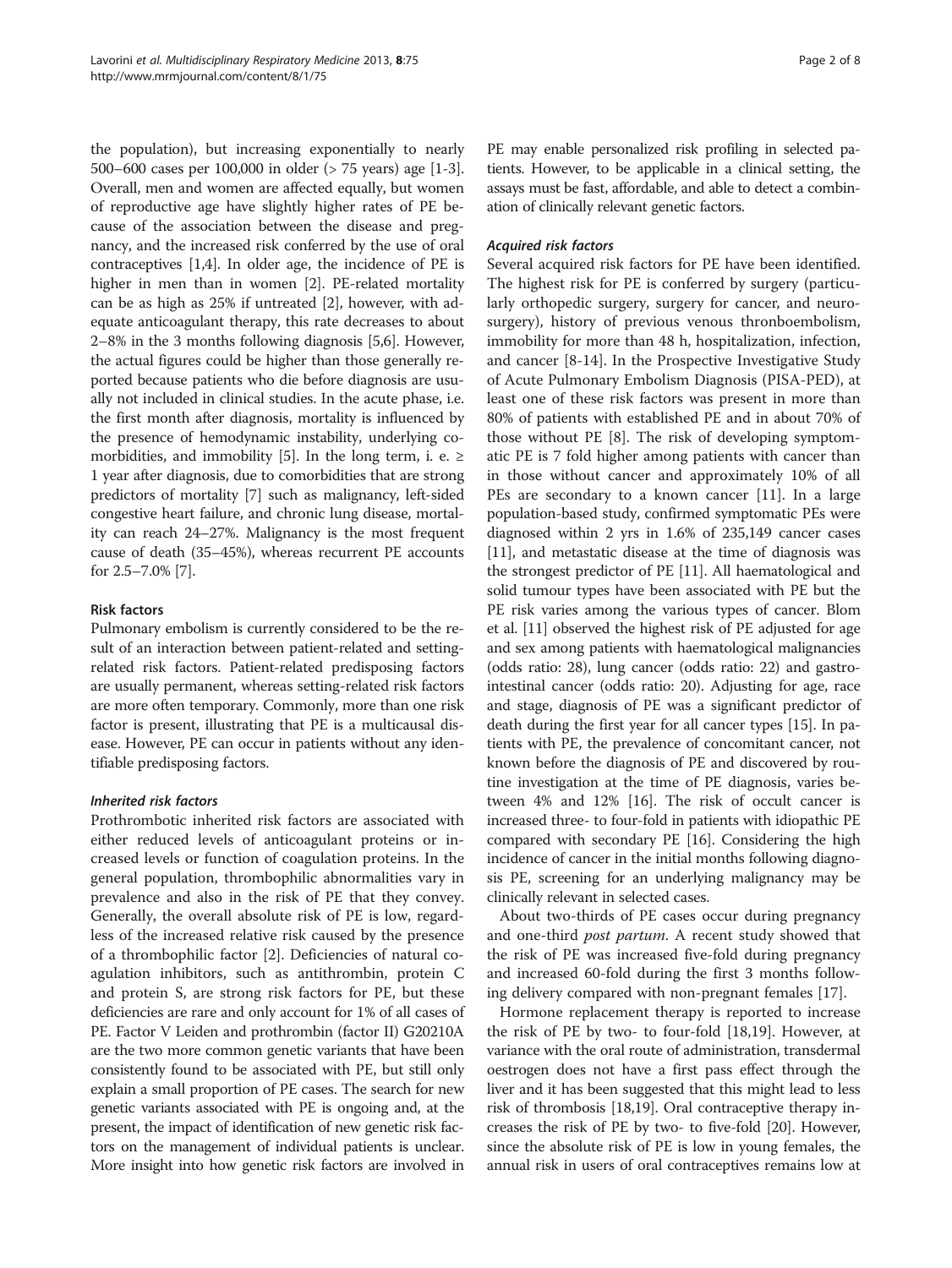two to three cases per 10,000 [\[20](#page-6-0)]. The risk is highest during the first year of use. The type of progesteron affects the risk of venous thrombosis, with a two fold higher risk for contraceptives containing a third generation (desogestrel and gestodene) than a second generation (levonorgestrel) progestogen [\[20\]](#page-6-0).

Other medical disorders associated with increased risk for PE include heart failure, ischemic stroke, acute respiratory failure or intubation, sepsis, acute rheumatic disease, and inflammatory bowel disease [[10,13\]](#page-6-0).

#### Diagnostic strategies

The diagnostic pathway of PE is guided by two principles. First, accurate and fast identification of patients with PE is critical because PE is a potentially fatal condition and anticoagulation is associated with the risk of major bleeding. A false diagnosis thus exposes patients to unnecessary risk of death from PE or of bleeding which can also be fatal. Second, the use of individual diagnostic tests in isolation may lead to mismanagement of suspected PE. For these reasons, integrated diagnostic approaches that include a combination of different diagnostic tests are preferred. Because use of a validated diagnostic work-up is associated with a substantially diminished risk of complications [[21](#page-6-0)], implementation of such standardized approaches is highly recommended.

#### Clinical probability assessment

In general, the initiating point for any diagnostic approach is the clinical suspicion that should guide the choice of the initial test [[22\]](#page-7-0). Prior to the development of objective testing, the diagnosis of PE was largely based on clinical history and physical examination. Unfortunately, PE cannot be diagnosed or excluded on clinical grounds as symptoms and signs are non-specific [\[23-25](#page-7-0)]. However, it has long been recognised that unexplained dyspnoea and/or chest pain are present in about 97% of the patients with proven PE and may be useful to raise the suspicion of PE and to select patients for further diagnostic testing [[8](#page-6-0)]. Therefore, in the diagnostic work-up of PE, the information obtained from the clinical history and a physical examination should be evaluated in conjunction with additional data derived from readily available laboratory tests, such as chest radiography, electrocardiography, and arterial blood gas analysis [\[26\]](#page-7-0). The combination of clinical and laboratory data may either increase the clinical suspicion of PE, or suggest alternative diagnoses [\[26](#page-7-0)]. Although diagnostic strategies of PE may differ significantly in different clinical contexts and special conditions, the present Task Force recommends that pre-test clinical probability of PE must always be objectively assessed in each patient, while D-dimer measurements should be determined if pre-test probability of pulmonary embolism is low or intermediate. Diagnostic imaging of the chest should be used to assess post-test probability of PE in most patients. Further testing is necessary when the post-test probability of PE is neither sufficiently low nor sufficiently high to permit therapeutic decisions.

#### Pre-test clinical probability of pulmonary embolism

A thorough clinical evaluation is the key step in raising the suspicion of the disease and setting up appropriate diagnostic strategies. A recent study [[27\]](#page-7-0) has shown that the vast majority of patients with pulmonary embolism has at least one of four symptoms which, in decreasing order of frequency, are: a) sudden onset dyspnoea; b) chest pain; c) fainting (or syncope); d) haemoptysis.

Although the diagnostic yield of individual clinical symptoms, signs and common laboratory tests is limited, the combination of these variables, either by empirical assessment or by a prediction rule, can be used to stratify patients by risk of pulmonary embolism (low, intermediate or high). The results of two broad prospective studies in the 1990s [[8](#page-6-0)[,28\]](#page-7-0) indicate that physicians' estimates of the clinical likelihood of PE, even if based on empirical assessment, do have predictive value. Three objective scoring systems have been tested prospectively and validated in large scale clinical trials: the Wells score [\[29\]](#page-7-0), the Geneva score [\[30](#page-7-0)] and the Pisa score [[8](#page-6-0)]. The three scoring systems perform reasonably well in objectively assessing the clinical probability of PE in outpatients or emergency room patients. The Pisa score [\[8\]](#page-6-0) seems to perform better than other scoring systems in hospitalized patients [\[31\]](#page-7-0). It appears that fully standardized scoring systems, such as the Wells [\[29](#page-7-0)] and the Geneva [\[30\]](#page-7-0) scores, with no implicit evaluation of symptoms (e.g. dyspnoea and chest pain) or simple instrumental findings (e.g. ECG and chest radiograph), did not perform better than subjective clinical judgment of experienced physicians in the PIOPED [\[28](#page-7-0)] and the PISA-PED [\[8\]](#page-6-0) studies. Conversely, interpretation of chest radiographs in patients with suspected PE, as in the Pisa score [\[8](#page-6-0)], necessitates a certain level of clinical experience and it is hard to standardize. Whatever scoring method is used, pre-test clinical probability categorizes patients into subgroups with different prevalence of PE, and the positive and negative predictive value of various objective tests is strongly conditioned by the independently assessed pre-test clinical probability [\[32\]](#page-7-0). Accordingly, recent international guidelines [[33](#page-7-0)] recommend that the clinical probability of the disease should be assessed in each patient with suspected PE before any further objective testing occurs. Future research is needed to develop standardized models, of varying degrees of complexity, which may find applications in different clinical settings to predict the probability of PE.

# D-dimer testing

Fibrin D-dimer is a degradation product of cross-linked fibrin, and its levels are elevated in the presence of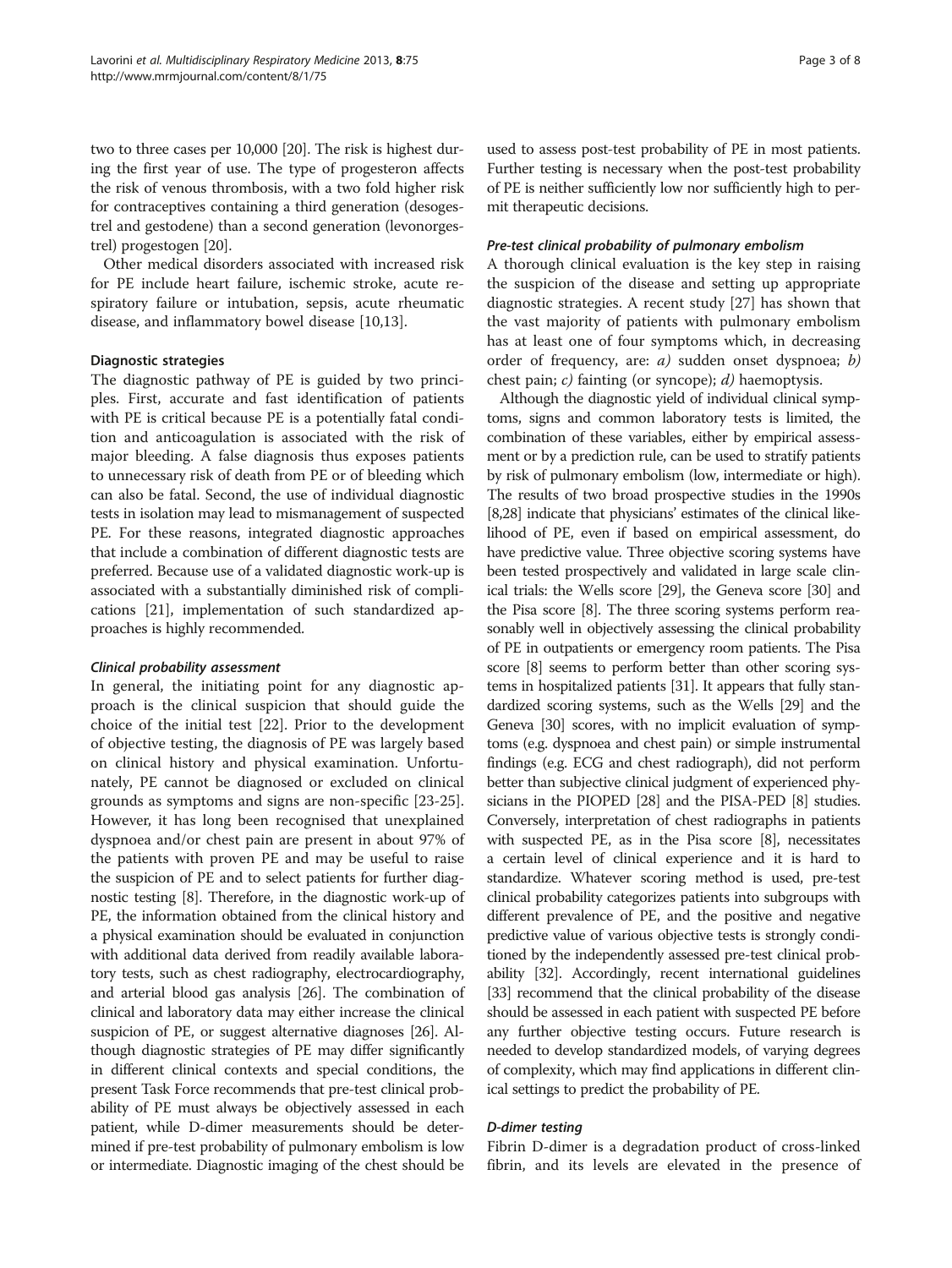simultaneous activation of coagulation and fibrinolysis [[34\]](#page-7-0). Consequently, a normal (usually below a threshold of 500 μg/ml) D-dimer level has a high negative predictive value for PE or deep vein thrombosis [[34,35](#page-7-0)]. However, endogenous fibrin production may be increased in a wide variety of conditions including, cancer, inflammation, infection, pregnancy and chronic illnesses [\[34,35](#page-7-0)]. Thus, elevated plasma D-dimer levels have a low positive predictive value for PE and deep vein thrombosis [\[34,35\]](#page-7-0).

The value of D-dimer measurement in the diagnostic work-up of each patient must be considered according to the determined clinical probability of PE and the sensitivity of the particular method of D-dimer measurement employed [[34,35](#page-7-0)]. A negative D-dimer test result, measured by any method, in combination with a low probability clinical assessment, excludes PE with accuracy [[34,35\]](#page-7-0). An intermediate clinical probability also would exclude PE with reasonable certainty if D-dimer is measured by a high-sensitivity ELISA method [[35](#page-7-0)]. It has been shown that the 3-month risk of PE or deep vein thrombosis in untreated patients with a negative D-dimer and a low or intermediate clinical probability is 1% [\[35\]](#page-7-0). Conversely, if clinical assessment results in a high probability of PE, a concomitant negative D-dimer test does not exclude PE [[35](#page-7-0)]. The number of patients with suspected PE in whom D-dimer must be measured to exclude one pulmonary embolism episode ranges between three (in the emergency department) and 10 (in hospitalized patients). Therefore, it appears recommendable to consider D-dimer measurement in the diagnostic work-up of pulmonary embolism only in outpatients or in patients in the emergency department with low or intermediate levels of clinical probability. The sensitivity of D-dimer testing for PE increases with the extent of pulmonary embolism [\[34,35](#page-7-0)]. D-dimer concentrations are the highest in patients with PE involving the pulmonary trunk and lobar arteries and with perfusion scan defects involving 50% of the pulmonary circulation.

# Diagnostic imaging of the chest: post-test probability of pulmonary embolism

In recent years, the contribution of computed tomographic angiography (CTA) to the diagnosis of pulmonary embolism has greatly increased as a consequence of the extraordinary advancement in CTA technology. Multidetector CTA, which outlines thrombi in the pulmonary arteries with intravenous contrast medium, has become the most widely used technique for the diagnosis or exclusion of PE, and has almost replaced lung scanning as a screening test and conventional pulmonary angiography as the reference standard for the diagnosis of acute PE [\[36\]](#page-7-0).

CTA, however, does not escape the simple rule that the combined use of the estimated clinical probability and the results of one noninvasive test substantially increase the accuracy of confirming or ruling out a disease,

as compared with either assessment alone. As shown by the PIOPED II trial [\[37\]](#page-7-0), the predictive value of CTA is high with a concordant clinical assessment, but additional testing is necessary when clinical probability is inconsistent with the imaging results. Several recent studies [[38](#page-7-0)] have shown a positive yield rate of CTA of 10% in patients who are clinically suspected of PE. This may indicate that the wide availability of CTA has led to an overuse of the technique as a screening procedure for pulmonary embolism in the emergency department. It has been suggested that a substantial number of CTAs could be avoided by adhering to the information derived from clinical evaluation and D-dimer testing [\[38\]](#page-7-0). Of note, the positive predictive value of CTA varies with the extent of PE, being 97% with main or lobar pulmonary arteries abnormalities , 68% with segmental, but only 25% with isolated subsegmental pulmonary artery abnormalities [[39](#page-7-0)].

Perfusion (Q) lung scanning was introduced 40 years ago as the first chest imaging method for the diagnosis of PE. A normal Q scan excludes pulmonary embolism with great accuracy (i. e. with high sensitivity and high negative predictive value), whatever the pretest clinical probability [[33\]](#page-7-0). However, Q scanning was thought to be poorly specific (low predictive positive value) for PE because common pulmonary diseases such as infections, neoplasms and COPD, can produce decreased blood flow to the affected regions. Ventilation (V) scanning was added to Q scanning to increase the specificity of scintigraphy [[28](#page-7-0)]. This diagnostic approach is based on the flawed expectation that regions of the lung excluded from perfusion by emboli maintain normal ventilation, thus giving rise to V/Q mismatch [\[28\]](#page-7-0). This criterion for diagnosing PE is at variance with the notion that ventilation is shifted away from embolized lung regions. The concept that dead space ventilation is not significantly increased in the course of pulmonary embolism was widely held in respiratory pathophysiology before the V/Q scanning approach was developed, as asserted by Comroe [\[40\]](#page-7-0), who foresaw that "decrease in wasted ventilation [ventilation to unperfused or poorly perfused lung] helps the patient but hinders the physician in diagnosis…". This notion is in keeping with the results of the PIOPED trial [[28](#page-7-0)], in which it was shown that a high-probability V/Q scan (Q defects without matching V abnormalities) lacks sensitivity in diagnosing PE, as it fails to identify 59% of pulmonary embolism patients (sensitivity 41%, specificity 97%). The combination of clinical probability and V/Q scan results either confirms or excludes pulmonary embolism in only 30% of patients. The diagnostic value of the Q scan without V imaging was reappraised in the PISA-PED study [\[8\]](#page-6-0), in which Q scans were read either as compatible with pulmonary embolism when featuring wedge-shaped (segmental) perfusion defects or not compatible with PE when featuring defects other than wedge-shaped or normal perfusion. When compared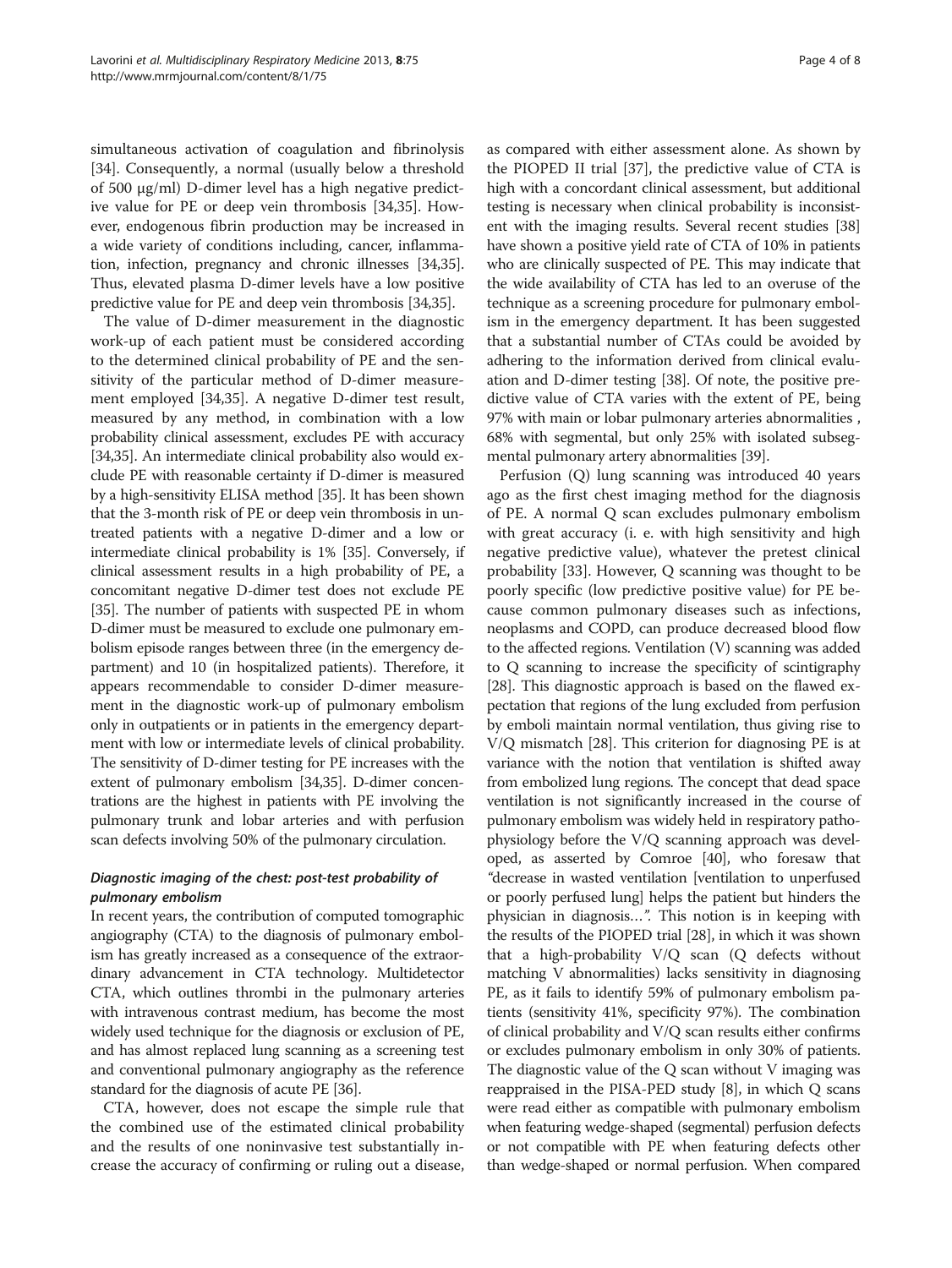with the original PIOPED protocol [\[28](#page-7-0)], the PISA-PED approach has several advantages: a) Q scanning either confirms or excludes the clinical suspicion of pulmonary embolism, thus virtually eliminating nondiagnostic examinations; b) the sensitivity of lung scintigraphy is greatly increased (86% versus 41%) but with minor reduction of specificity (from 97% to 93%); c) the combination of clinical probability and Q scanning results confirms or excludes pulmonary embolism in about 80% of patients [\[8](#page-6-0)].

More recently, the diagnostic performance of Q scanning for pulmonary embolism was confirmed by examining 889 scans from the PIOPED II study [[41\]](#page-7-0). PIOPED II data [[37\]](#page-7-0) were used to test the hypothesis that reading Q scans without V scans and categorizing the Q scan as "PE present', "PE absent" or "Q scan non-diagnostic" can result in clinically useful sensitivity and specificity in a high proportion of patients. The study has confirmed that Q scan and CTA have comparable positive (85 and 86%, respectively) and negative (96 and 95%, respectively) predictive values, with absence of non-diagnostic readings for the Q scan [\[41\]](#page-7-0). Accordingly, in 2012 the Society of Nuclear Medicine [\[33\]](#page-7-0) revised the practice guidelines for lung scintigraphy, reporting that "The modified PIOPED II and PISAPED criteria using information from chest radiograph and perfusion scans have been shown to perform equivalently to those including ventilation scintigraphy, with fewer nondiagnostic studies".

# Diagnostic strategies in different clinical contexts and special conditions

Most clinicians and radiologists feel more comfortable with an anatomical demonstration of whether a clot is present than assessing the probability of pulmonary embolism by looking at V/Q mismatches [[28](#page-7-0)] or evaluating the shape of a perfusion defect [\[8](#page-6-0)]. Furthermore, contrary to scintigraphy, in most hospitals, CTA is available 24 h a day, 7 days a week. However, CTA cannot be performed in the whole population of patients suspected of PE. As shown in the PIOPED II trial [\[37](#page-7-0)], about 50% of the recruited patients did not undergo CTA because of documented contraindications, such as renal failure, allergy to the contrast agent, possible pregnancy, critical illness, requirement of ventilator support or recent myocardial infarction. In all these conditions, Q scanning could be the preferred alternative approach to the diagnosis of PE. This approach is particularly important for reproductive-age female patients in whom the breast irradiation dose from CTA can be minimized by using the Q scan as the first imaging test. It has been recently shown that contrast medium-induced nephropathy is at least as common as a diagnosis of PE after CTA [\[42](#page-7-0)]. Under circumstances in which clinical probability and imaging test (CTA or scintigraphy) results are discordant, further testing, such as lower limb compression ultrasonography, is required to either confirm or exclude the diagnosis. Another practical approach could be to image the pulmonary circulation with CTA if Q scan was the first imaging test used or vice versa.

With the widespread use of CT, particularly for cancer staging, diagnosis of incidental PE has become increasingly common. Incidental PE was reported in about 3% of thoracic scans in one meta-analysis with higher prevalence among hospitalized and cancer patients [\[43\]](#page-7-0). Of note, retrospectively many of these patients has symptoms such as fatigue or breathlessness.

# Treatment

#### Risk-adapted therapeutic strategies

Pulmonary embolism represents a spectrum of syndromes ranging from small peripheral emboli causing pleuritic pain to massive PE resulting in cardiogenic shock or cardiac arrest. Indeed, most patients with PE present with normal haemodynamic condition; however, some of them may rapidly deteriorate and manifest systemic hypotension, cardiogenic shock, and sudden death despite therapeutic levels of anticoagulation. Therefore, risk stratification to identify such patients has emerged as a critical component of care.

Severity index scores which allow clinical stratification of patients with PE according to their prognosis have been proposed [[44,45](#page-7-0)]. According with their scores, patients with PE can be assigned to one of the following different classes of risk: *a*) high-risk patients, who represent about 5% of all symptomatic patients, with about a 15% short-term mortality; these patients should be treated aggressively with thrombolytic drugs or surgical or catheter embolectomy [[46](#page-7-0)]; b) low-risk patients, with a short-term mortality of about 1%; they might benefit from early discharge or even outpatient treatment [\[47](#page-7-0)]; c) intermediate risk patients, who represent about 30% of all symptomatic patients and should be admitted to hospital, with potential benefit of thrombolytic treatment. Both low-risk and intermediate risk categories are referred to as non-massive pulmonary embolism [[24\]](#page-7-0).

Apart from hemodynamic stabilization and reversal of hypoxemia, the therapeutic goals for acute PE are prevention of appositional thrombus growth, restoration of pulmonary blood flow, and prevention of recurrences. Therefore, in the absence of contraindications, parenteral anticoagulation is mandatory. The therapeutic options available include unfractionated heparin (UFH), low-molecular-weight heparin (LMWH), fondaparinux. When clinical suspicion of PE is high or moderate and testing will not be completed within four hours, initial anticoagulation, with consideration of the bleeding risk, should be initiated before a definitive diagnosis is available [\[48](#page-7-0)].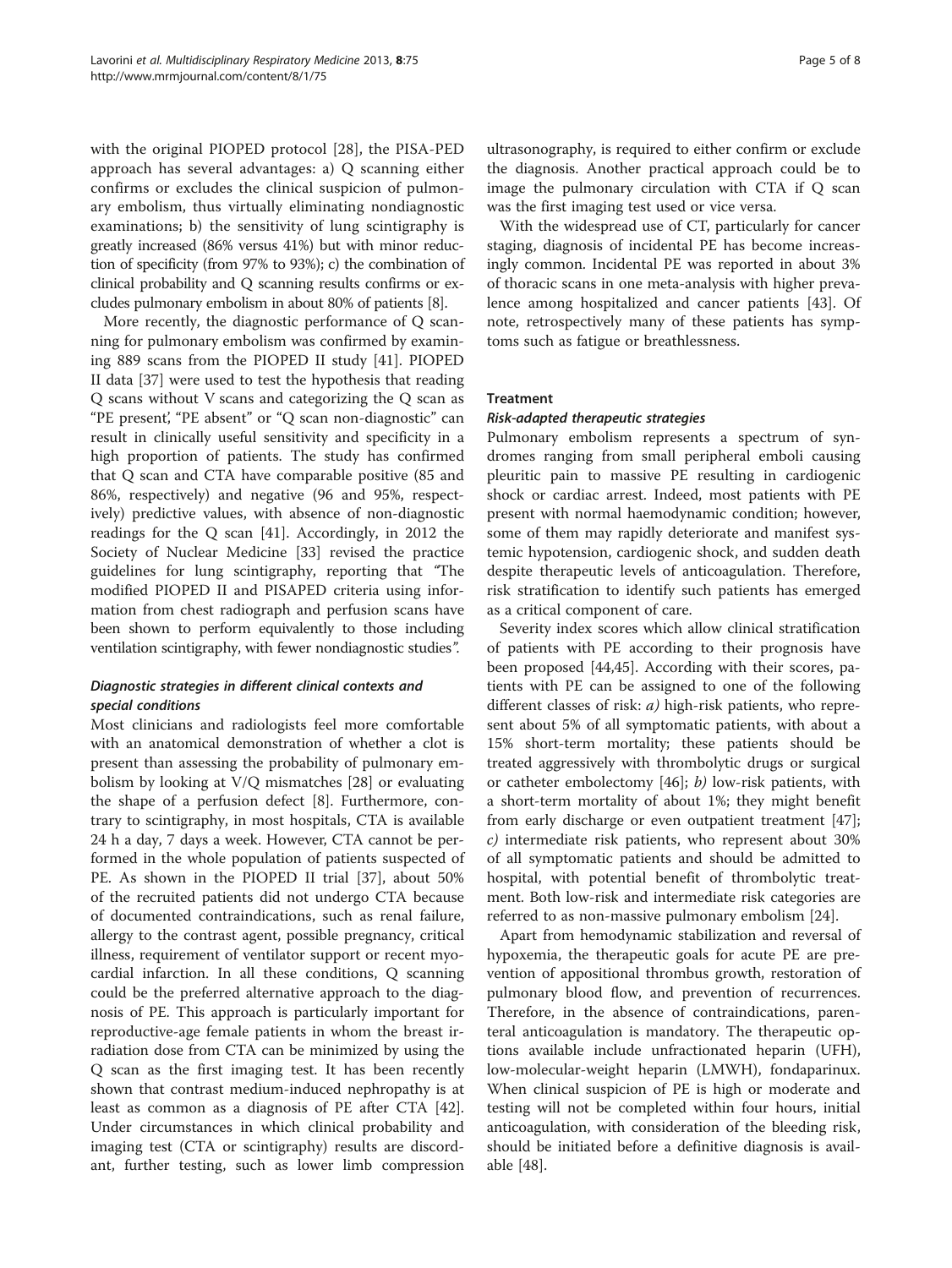#### Therapeutic strategies in high-risk patients

Patients with confirmed PE and hypotension (i.e. systolic blood pressure <90 mmHg) who do not have a high bleeding risk require immediate systemic thrombolytic therapy because these patients are at an increased risk of death. [[48\]](#page-7-0). Systemic thrombolytic therapy is most commonly used, typically as 100 mg of tissue plasminogen activator given as a two hour infusion [\[48](#page-7-0)]. Alternatively, if expertise is available, thrombus removal may be achieved by infusion of lower doses of thrombolytic drug directly into the thrombus, by catheter based fragmentation and aspiration of thrombus, by use of these two modalities together, or by surgical embolectomy (see below). While there is strong evidence from randomized trials that systemic thrombolysis accelerates resolution of PE, its ability to save lives or reduces long term cardiopulmonary impairment remains uncertain [\[48\]](#page-7-0).

#### Therapeutic strategies in non-high risk patients

Treatment of patients with intermediate and low risk (i.e. non massive embolism) has three phases: the initial phase, the early maintenance phase, and the long-term secondary prevention phase. In these categories of patients anticoagulation using LMWH or fondaparinux in a weight-adjusted dose is considered the cornerstone of the initial treatment [48 also for further references]. The main advantage of LMWH is that they can be administered subcutaneously in fixed weight-adjusted doses without needing monitoring in most cases [\[49](#page-7-0)]. The mechanism of action of these heparins is similar to that of unfractionated heparin, but with a more pronounced effect on activated factor X compared with thrombin. The clinical equivalence of LMWH and unfractionated heparin for treating deep vein thrombosis has been confirmed in a meta-analysis [[50](#page-7-0)]. By contrast with unfractionated heparin and LMWH, which are derived from the porcine intestinal tract, fondaparinux is a synthetic compound which is almost identical to the smallest natural component of heparin that can still bind to antithrombin to specifically inhibit activated Factor X. This drug is non-inferior to LMWH and unfractionated heparin in patients with deep vein thrombosis and PE [[51,52\]](#page-7-0). Unfractioned heparin is preferable for patients with a very high risk of bleeding or severe renal insufficiency [[51,52\]](#page-7-0).

#### Long-term secondary prophylaxis and prevention of recurrence

For intermediate and low risk patients with PE, international guidelines [\[48,53\]](#page-7-0) recommend to start administration of vitamin K antagonists (such as warfarin) as early as the first or second day; UFH, LMWH or fondaparinux therapy should be continued in conjunction for at least five days and stopped when the international normalized ratio is in the therapeutic range (2.0 to 3.0) for at least a day [\[48,53](#page-7-0)]. Alternatively, LMWH can be continued long term, particularly in patients with cancer associated with PE because of greater compatibility of LMWH with chemotherapy, and difficulty in controlling vitamin k antagonist therapy. Long term LMWH is also used for treatment PE during pregnancy because vitamin k antagonists are teratogenic [\[48\]](#page-7-0). For PE secondary to reversible risk factors, treatment with a vitamin K antagonists for three months is recommended. After three months of treatment, patients with unprovoked PE should be evaluated for the risk-benefit ratio of extended therapy. In light of the lasting increase in the risk of recurrence after the initial occurrence of an "idiopathic" PE, we recommend continuing treatment with a vitamin K antagonist for at least three months. Provided anticoagulation is stable and the risk of bleeding is low, indefinite continuation of this therapy should be considered. Patients with PE and malignancies should be treated with LMWH for the first three to six months and they should subsequently receive lifetime anticoagulation with vitamin K antagonists or LMWH.

Recently developed new oral anticoagulants (rivaroxaban and dabigatran), that are directed against factor Xa or thrombin, overcome some limitations of standard therapy, including the need for injection and for dose adjustments on the basis of regular monitoring [[48,54,55\]](#page-7-0). These new anticoagulants are as effective as conventional anticoagulant therapy, and are associated with a lower risk of intracranial bleeding but a higher risk of gastrointestinal bleeding [[54,55\]](#page-7-0). Dabigatran is preceded by initial heparin therapy, whereas rivaroxaban does not require heparin therapy but requires a higher dose for the first three weeks of treatment [[54,55\]](#page-7-0). Both are contraindicated in the presence of severe renal impairment and, due to the limited experience, must be used cautiously to treat PE in patients with advanced cancer or receiving cancer chemotherapy. The decision to use one of these new drugs for the long term treatment of PE is influenced by local availability and licensing, whether their cost is covered by state or private insurance plans, and patient and physician satisfaction with current therapy.

# Surgical and interventional treatment of pulmonary embolism For patient with hypotension or shock in whom thrombolysis has failed or is absolutely contraindicated, surgical embolectomy can be a lifesaving treatment option, provided that the surgery can be performed on specialized center [[48](#page-7-0)]. Alternatively, catheter embolectomy or thrombus fragmentation may be considered, provided that there is adequate experience with these modalities on site. Surgical removal of pulmonary emboli is also generally recommended in the case of patients who have free-floating thrombi in the right atrium or ventricle and in the case of those with impending paradoxical emboli through a patent forame ovale [\[53](#page-7-0)]. Recent technical advances in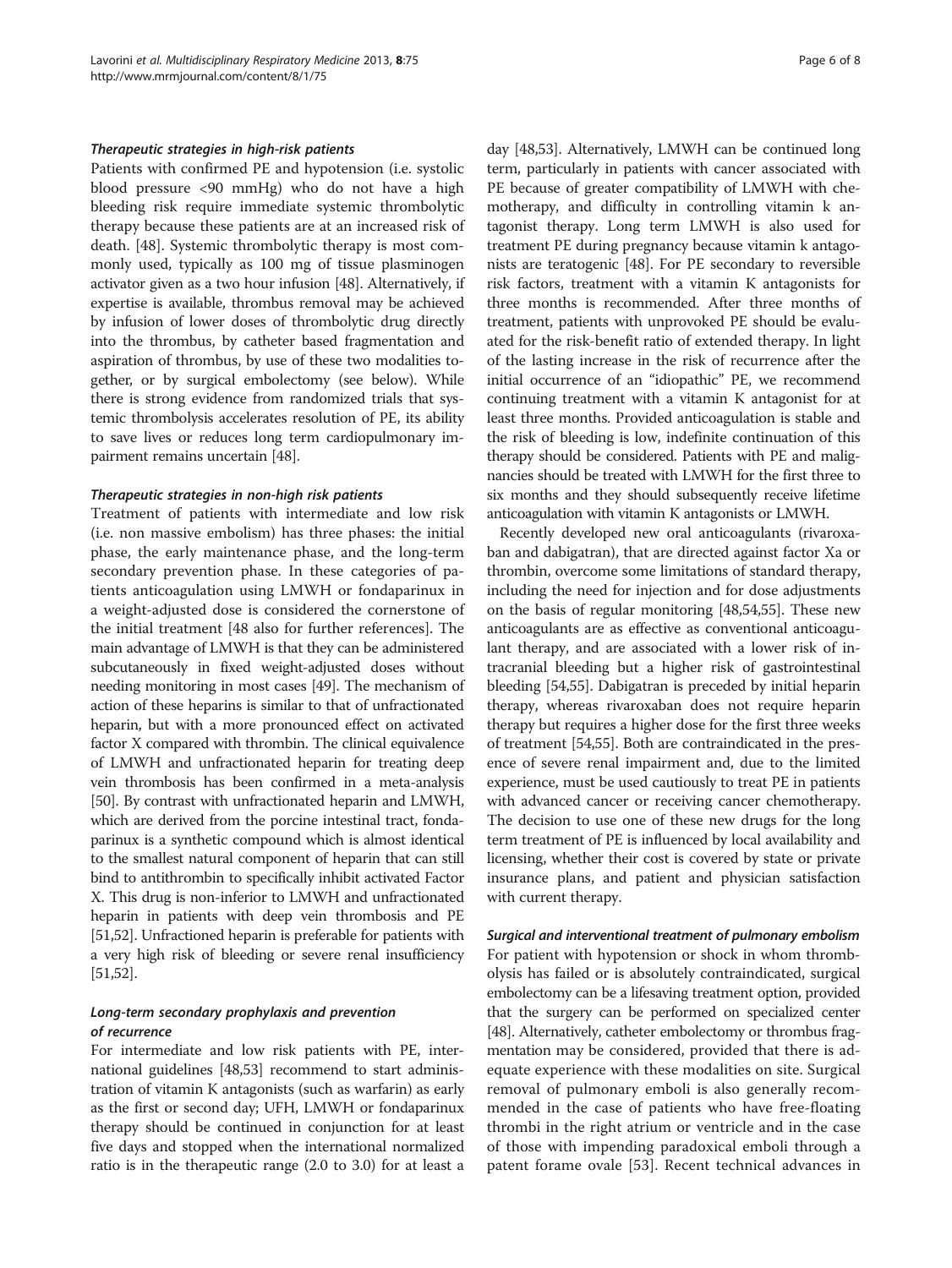<span id="page-6-0"></span>transportable extracorporeal assist systems, and particularly the timely involvement of the cardiac surgeon as part of an interdisciplinary approach to high-risk PE may contribute to better postoperative outcomes.

Systematic use of venous filters to prevent PE recurrence is not recommended [[48\]](#page-7-0). Venous filters may, however, be indicated in exceptional cases if therapeutic anticoagulation is absolutely contraindicated or a PE has recurred despite adequate anticoagulation [\[48](#page-7-0)]. The venous filter should be removed as soon as possible in order to avoid secondary vena cava thromboses and thromboembolisms.

# Conclusions

Pulmonary embolism is a potentially life-threatening condition, difficult to diagnose in several patients. Misdiagnosis is frequent particularly in elderly patients. Clinical sings of PE are neither sensitive nor specific enough to rule in or out the diagnosis. The choice of a diagnostic strategy for PE depends on the pretest clinical probability of PE, the condition of the patient, the availability of the necessary test, the risks of testing, the risk of an inaccurate positive or negative diagnosis, and the cost. Clinical evaluation makes it possible to classify patients into probability categories corresponding to an increasing prevalence of PE, whether assessed by implicit clinical judgment or by a validated prediction rule. Structured models to assess clinical probability so far developed have different performances in patients of the emergency department and in those who are hospitalized. Exclusion of PE by clinical probability assessment and D-dimer spares the cost and radiation of an imaging evaluation. CTA has become the method of choice for imaging the pulmonary vasculature when pulmonary embolism is suspected in routine clinical practice. Scintigraphy can be considered the preferred alternative chest imaging technique for patients with contraindication to CTA. If scintigraphy is used, eliminating the V scan can reduce cost and radiation load with gain in diagnostic yield.

#### Competing interests

All authors are members of the Interdisciplinary Association for Research in Lung Disease (AIMAR) Task Force on diagnosis and treatment of Pulmonary Embolism. They received reimbursement for attending the meetings of the Task Force.

#### Author details

<sup>1</sup>Department of Experimental and Clinical Medicine, University of Florence, Largo Brambilla 3, Florence 50134, Italy. <sup>2</sup>Cardiac Thoracic and Vascular Department, University of Pisa, Pisa, Italy. <sup>3</sup>Nuclear Medicine Department, AO Ospedali dei Colli - Monaldi, Naples, Italy. <sup>4</sup>Health Sciences and Centre of Molecular and Cellular Imaging (IMAGO), University of Milan, Hospital San Paolo, Milan, Italy. <sup>5</sup>Department of Angiology and Blood Coagulation, University Hospital of Bologna, Bologna, Italy. <sup>6</sup>Department of Cardiothoracic and Vascular Sciences, University of Padua, Padua, Italy. <sup>7</sup>Emergency Department, University of Pisa, Pisa, Italy. <sup>8</sup>Department of Clinical Sciences, Section of Diagnostic Imaging, University of Parma, Parma, Italy.

#### Received: 20 November 2013 Accepted: 13 December 2013 Published: 19 December 2013

#### References

- 1. White RH: The epidemiology of venous thromboembolism. Circulation 2003, 107:i4–i8.
- 2. Douma RA, Kamphuisen PW, Buller H: Acute pulmonary embolism. Part 1: epidemiology and diagnosis. Nat Rev Cardiol 2010, 7:585–596.
- 3. Anderson FA Jr, Wheeler HB, Goldberg RJ, Hosmer DW, Patwardhan NA, Jovanovic B, Forcier A, Dalen JE: A population-based perspective of the hospital incidence and case fatality rates of deep vein thrombosis and pulmonary embolism. The Worcester DVT Study. Arch Intern Med 1991, 151:933–938.
- 4. Silverstein MD, Heit JA, Mohr DN, Petterson TM, O'Fallon WM, Melton LJ 3rd: Trends in the incidence of deep vein thrombosis and pulmonary embolism: a 25-year population-based study. Arch Intern Med 1998, 158:585–593.
- 5. Carson JL, Kelley MA, Duff A, Weg JG, Fulkerson WJ, Palevsky HI, Schwartz JS, Thompson BT, Popovich J Jr, Hobbins TE, et al: The clinical course of pulmonary embolism. N Engl J Med 1992, 326:1240-1245.
- 6. Goldhaber SZ, Visani L, De Rosa M: Acute pulmonary embolism: clinical outcomes in the international Cooperative Pulmonary Embolism Registry (iCOPER). Lancet 1999, 353:1386–1389.
- 7. Palla A, Ribas C, Rossi G, Pepe P, Marconi L, Prandoni P: The clinical course of pulmonary embolism patients anticoagulated for 1 year: results of a prospective, observational, cohort study. J Thromb Hemost 2010, 8:68-74.
- 8. Miniati M, Prediletto R, Formichi B, Marini C, Di Ricco G, Tonelli L, Allescia G, Pistolesi M: Accuracy of clinical assessment in the diagnosis of pulmonary embolism. Am J Respir Crit Care Med 1999, 159:864-871.
- 9. Cohn DM, Roshani S, Middeldorp S: Thrombophilia and venous thromboembolism: implications for testing. Semin Thromb Hemost 2007, 33:573–581.
- 10. Spencer FA, Emery C, Lessard D, Anderson F, Emani S, Aragam J, Becker RC, Goldberg RJ: The Worcester Venous Thromboembolism study: a population-based study of the clinical epidemiology of venous thromboembolism. J Gen Intern Med 2006, 21:722–727.
- 11. Blom JW, Doggen CJ, Osanto S, Rosendaal FR: Malignancies, prothrombotic mutations, and the risk of venous thrombosis. JAMA 2005, 293:715–722.
- 12. White RH, Zhou H, Romano PS: Incidence of symptomatic venous thromboembolism after different elective or urgent surgical procedures. Thromb Hemost 2003, 90:446-455.
- 13. Geerts WH, Bergqvist D, Pineo GF, Heit JA, Samama CM, Lassen MR, Colwell CW, American College of Chest Physicians: Prevention of venous thromboembolism: American College of Chest Physicians Evidence-Based Clinical Practice Guidelines. Chest 2008, 133:381s–453s.
- 14. Perrier A, Roy PM, Sanchez O, Le Gal G, Meyer G, Gourdier AL, Furber A, Revel MP, Howarth N, Davido A, Bounameaux H: Multidetector-row computed tomography in suspected pulmonary embolism. N Eng J Med 2005, 352:1760–1768.
- 15. Chew HK, Wun T, Harvey D, Zhou H, White RH: Incidence of venous thromboembolism and its effect on survival among patients with common cancers. Arch Intern Med 2006, 166:458–464.
- 16. Otten HM, Prins MH: Venous thromboembolism and occult malignancy. Thromb Res 2001, 102:V187–V194.
- 17. Pomp ER, Lenselink AM, Rosendaal FR, Doggen CJ: Pregnancy, the postpartum period and prothrombotic defects: risk of venous thrombosis in the MEGA study. J Thromb Haemost 2008, 6:632-637.
- 18. Canonico M, Oger E, Plu-Bureau G, Conard J, Meyer G, Lévesque H, Trillot N, Barrellier MT, Wahl D, Emmerich J, Scarabin PY, Estrogen and Thromboembolism Risk (ESTHER) Study Group: Hormone therapy and venous thromboembolism among postmenopausal women: impact of the route of estrogen administration and progestogens: the ESTHER study. Circulation 2007, 115:840–845.
- 19. Canonico M, Plu-Bureau G, Lowe GD, Scarabin PY: Hormone replacement therapy and risk of venous thromboembolism in postmenopausal women: systematic review and meta-analysis. BMJ 2008, 336:1227–1231.
- 20. Vandenbroucke JP, Rosing J, Bloemenkamp KW, Middeldorp S, Helmerhorst FM, Bouma BN, Rosendaal FR: Oral contraceptives and the risk of venous thrombosis. N Engl J Med 2001, 344:1527–1535.
- 21. Roy PM, Meyer G, Vielle B, Le Gall C, Verschuren F, Carpentier F, Leveau P, Furber A, EMDEPU Study Group: Appropriateness of diagnostic management and outcomes of suspected pulmonary embolism. Ann Intern Med 2006, 144:157–164.